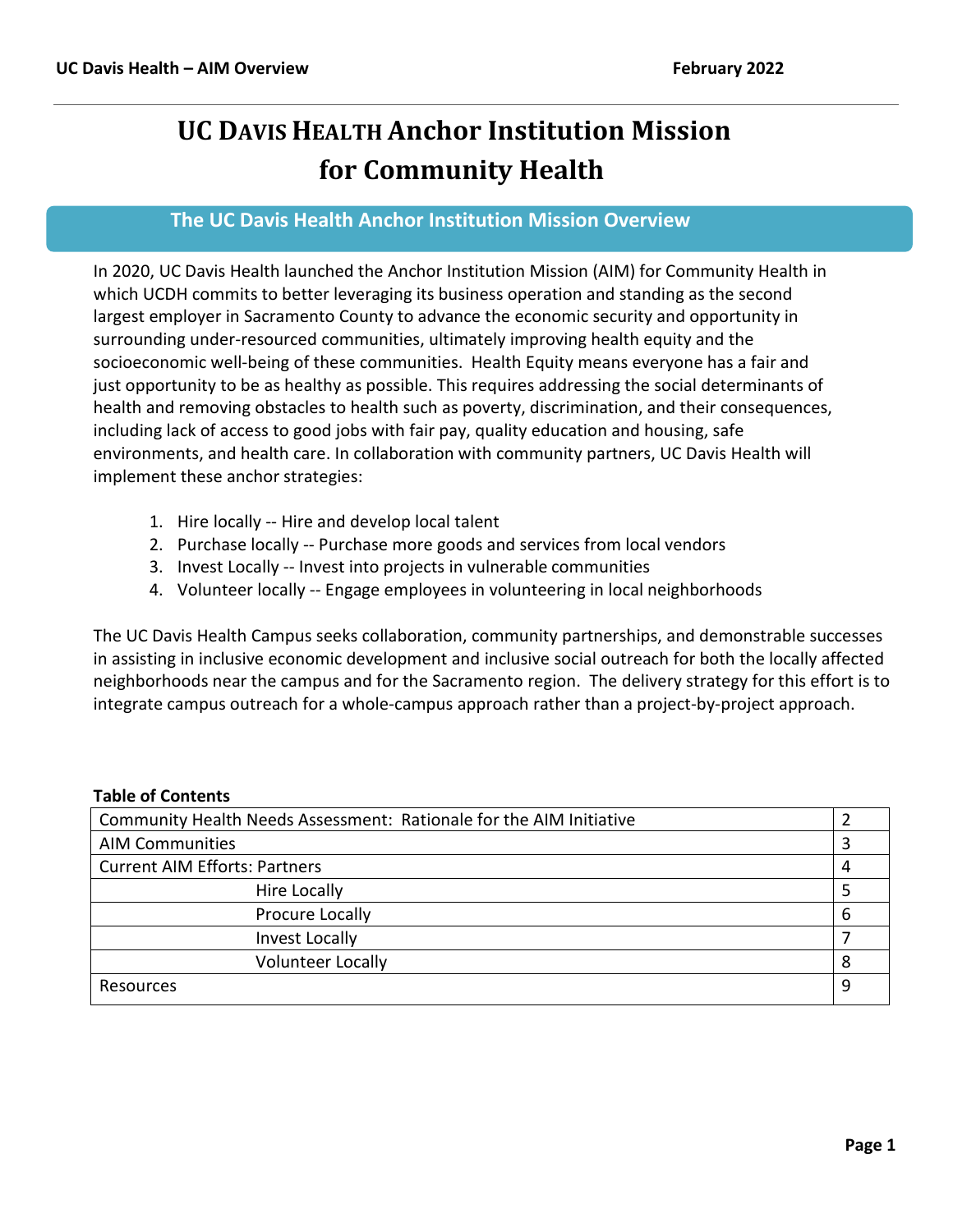# **Community Health Needs Assessment: Rationale for the AIM Initiative**

The context for launching AIM are the long-standing health inequities and life expectancy gaps in Sacramento neighborhoods. Many of these health gaps are highlighted in the 2019 Community Health Needs Assessment (CHNA) of Sacramento County conducted every three years on behalf of UC Davis Health. The CHNA highlights the need to focus on the social determinants of health in our role as an anchor institution. Of the ten most significant health needs identified in the CHNA, nearly half are related to social and economic determinants of health:

- 1. Access to quality primary health care services
- 2. Access to mental/behavioral/substance-abuse services
- 3. Access to basic needs such as housing, jobs, and food
- 4. System navigation
- 5. Injury and disease prevention and management
- 6. Safe and violence-free environment
- 7. Access to active living and healthy eating
- 8. Access to meeting functional needs (transportation and physical mobility)
- 9. Cultural competency
- 10. Access to specialty and extended care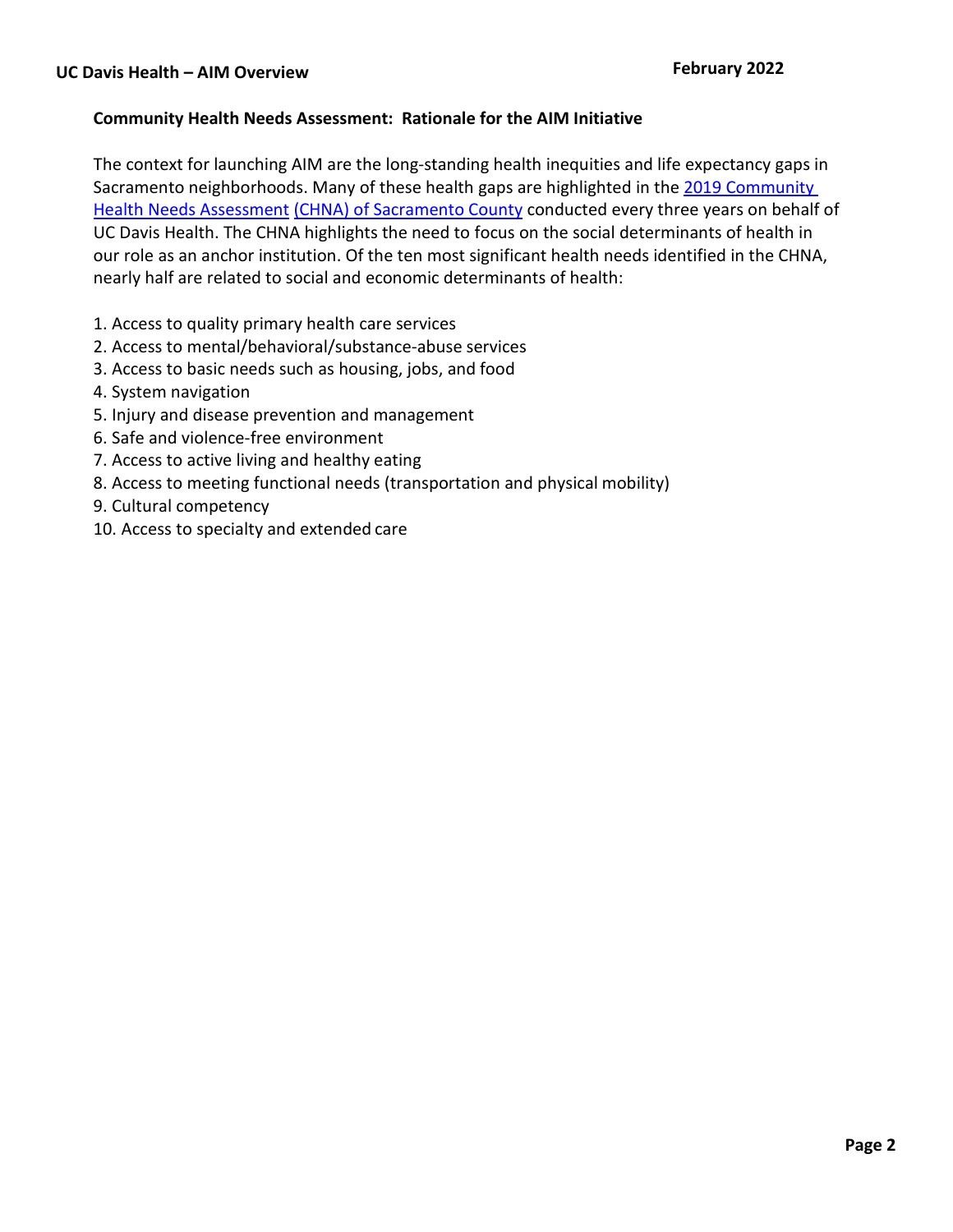# **Anchor Institution Mission (AIM) Communities:**

The CHNA identifies 19 zip codes in the UC Davis Health catchment area designated as "Communities of Concern." Based on geographic distance to the UC Davis Medical Center campus, AIM initially focused on five of these CHNA communities of concern. With further input, AIM expanded its focus to 10 geographic areas, designated as "AIM Communities," defined by the following zip codes: 95817, 95820, 95824, 95828, 95811, 95814, 95815, 95822, 95823, 95838. They are grouped into two designations: AIM neighborhoods which are geographically proximal to 3 Anchor Institutions, and Communities of Interest. Both of which are defined below:

# 1. **AIM Neighborhoods:** 95817, 95820, 95824, 95828

The neighbors in these zip codes were the first identified by a Sacramento Coalition of Anchor Intuitions (UC Davis, CSUS- Sacramento, and Los Rios Community Colleges- Sacramento City College Campus) as priority communities based on the **following 2 criteria:** 

- a. **Proximity** to UC Davis *and* its anchor coalition partners: they are most significantly impacted by activities originating from the three institutions due to their close proximity yet have not historically benefit from economic development.
- b. **CHNA Community of Concern:** AIM Neighborhood communities must also be identified as a Community Health Needs Assessment (CHNA) 2019 "Community of Concern." Communities of Concern are geographic areas defined by zip codes that
	- i. were previously identified as a Community of Concern in the 2016 CHNA,
	- ii. intersected a census tract with a high Community Health Vulnerability Index, and
	- iii. had high mortality rates compared to others in the region.

Designation of AIM neighborhoods within the AIM Communities group enables UCDH to 1) better align with Anchor Coalition efforts for collective impact and 2) guide AIM investments to address needs of communities likely to be most affected by UCDH's development projects.

# **2. AIM Communities of Interest:** 95811, 95814, 95815, 95822, 95823, 95838.

These are CHNA 2019 Communities of Concern that are within an average 20 min commute to UC Davis Health--we note that longer commute times are associate with poorer health. (Helonen, Pulakka, et. al 2020). Discussions with internal stakeholders (including the Aggie Square Team) and with external stakeholders point to the benefits of expanding workforce and procurement efforts beyond the AIM Neighborhood Communities into other local communities, which resulted in the identification of AIM Communities of Interest. Given the potential changes in needs and resources in communities in the Sacramento region, additional zip codes may be added in the future.

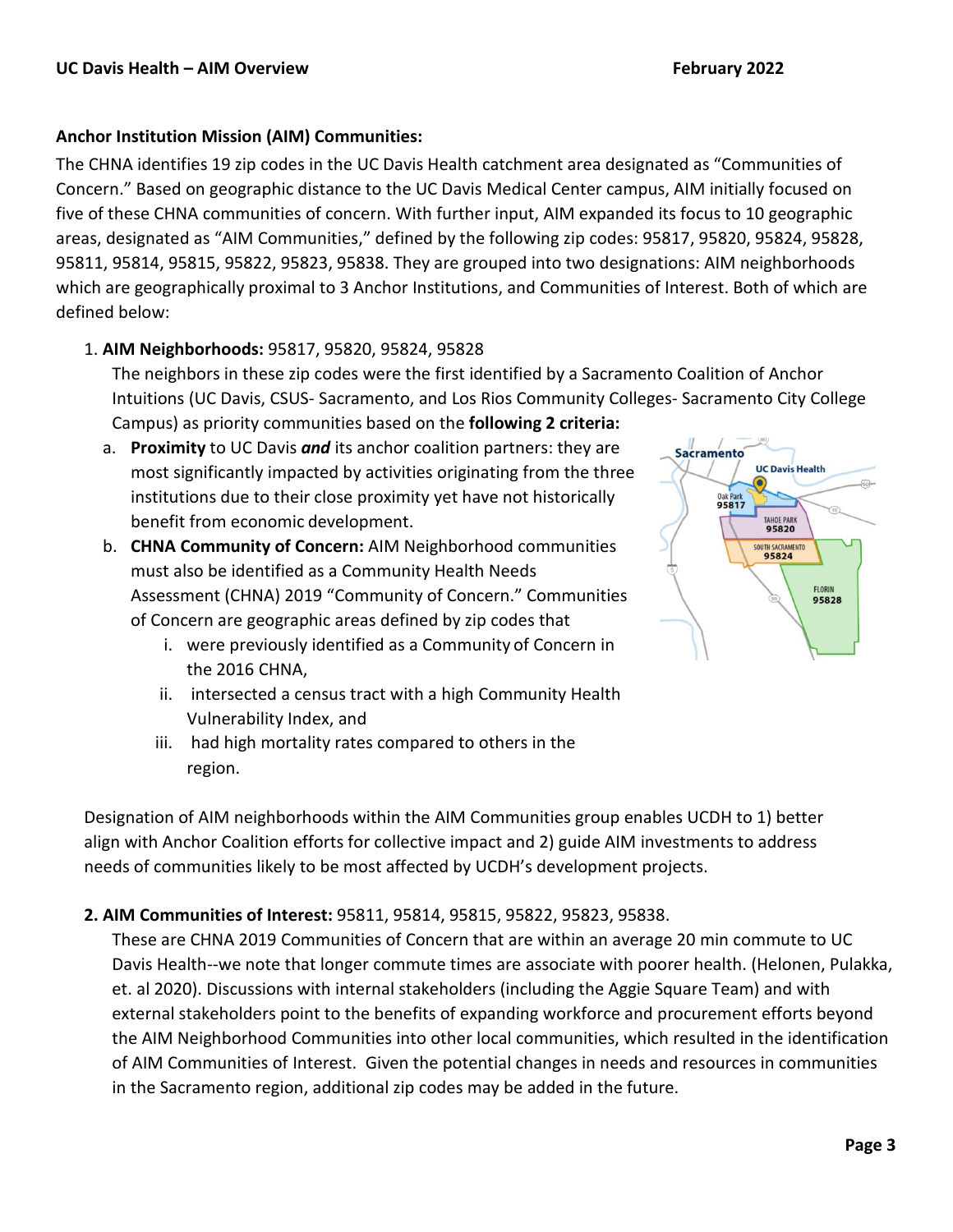| <b>Zip Code and</b><br><b>Neighborhoo</b><br>d.     | <b>Total</b><br><b>Population</b> | %<br><b>Minority</b> | <b>Median</b><br>Age | <b>Median</b><br><b>Income</b> | %<br><b>Poverty</b> | % Un-<br>employed | % Un-<br>insured | % No HS<br>Gradua-<br>tion | % Living<br>in High<br><b>Housing</b><br><b>Costs</b> | %<br>with<br><b>Disabil</b><br>ity |
|-----------------------------------------------------|-----------------------------------|----------------------|----------------------|--------------------------------|---------------------|-------------------|------------------|----------------------------|-------------------------------------------------------|------------------------------------|
| 95838<br><b>Del Paso Heights</b>                    | 37,286                            | 74.5                 | 28.9                 | \$40,815                       | 29.5                | 12.1              | 15.1             | 26.8                       | 50.2                                                  | 11.8                               |
| 95817<br><b>Oak Park</b>                            | 13,918                            | 53.5                 | 34.1                 | \$38,889                       | 30.7                | 8.5               | 13.0             | 16.2                       | 45.8                                                  | 17.9                               |
| 95820<br>Oak Park, Tahoe<br>Park                    | 35,869                            | 70.5                 | 33.6                 | \$42,948                       | 27.4                | 11.8              | 16.2             | 25.8                       | 41.9                                                  | 15.6                               |
| 95824<br><b>South Sacramento</b>                    | 30,225                            | 85.4                 | 30.7                 | \$29,747                       | 40.0                | 16.8              | 20.4             | 36.1                       | 54.1                                                  | 14.3                               |
| 95828<br>South Oak Park,<br><b>South Sacramento</b> | 60,884                            | 81.7                 | 34.7                 | \$45,710                       | 22.6                | 14.6              | 13.7             | 26.5                       | 46.5                                                  | 14.3                               |
| 95811<br><b>Downtown</b><br><b>Sacrament</b><br>O   | 6,711                             | 48.4                 | 33.3                 | \$38,538                       | 32.7                | 9.0               | 11.1             | 13.0                       | 39.0                                                  | 19.1                               |
| 95814<br><b>Downtown</b><br><b>Sacramento</b>       | 10,487                            | 48.7                 | 35.1                 | \$31,409                       | 32.2                | 9.8               | 11.2             | 16.0                       | 43.7                                                  | 18.3                               |
| 95815<br><b>North Sacramento</b>                    | 25,206                            | 69.0                 | 33.0                 | \$29,870                       | 38.4                | 17.9              | 16.5             | 28.9                       | 55.3                                                  | 14.9                               |
| 95822<br><b>South Sacramento</b>                    | 44,724                            | 74.1                 | 37.2                 | \$47,405                       | 21.6                | 11.8              | 12.7             | 19.3                       | 40.4                                                  | 16.2                               |
| 95823<br><b>South Sacramento</b>                    | 76,478                            | 85.5                 | 30.7                 | \$39,294                       | 27.7                | 14.2              | 12.2             | 25.4                       | 50.1                                                  | 14.4                               |
| Sacramento                                          | 1,479,300                         | 53.5                 | 35.7                 | \$57,509                       | 17.9                | 10.2              | 10.4             | 13.2                       | 39.7                                                  | 12.7                               |
| California                                          | 38,654,206                        | 61.6                 | 36.0                 | \$63,783                       | 15.8                | 8.7               | 12.6             | 17.9                       | 42.9                                                  | 10.6                               |

# **Current AIM Efforts at UCDH**

UC Davis Health is committed to addressing the social determinants of health in our surrounding neighborhoods through our AIM strategies. These strategies are implemented in close partnership with community collaborators that include CBOs, local government offices, and community advocates that include:

Internal partnerships: Aggie Square; CTSC; HR; Supply Chain Management; UCDMC Procurement; Government and Community Relations; Public Scholarship and Engagement.

External Partnerships: City of Sacramento (District 5); Food Literacy Center; Opening Door Inc; NeighborWorks; Healthy Food for All Collaborative; Los Rios College District; UCSF; People Working Together; Center for Fathers and Families; SETA; Sacramento County Health Center; Wholesome Wave.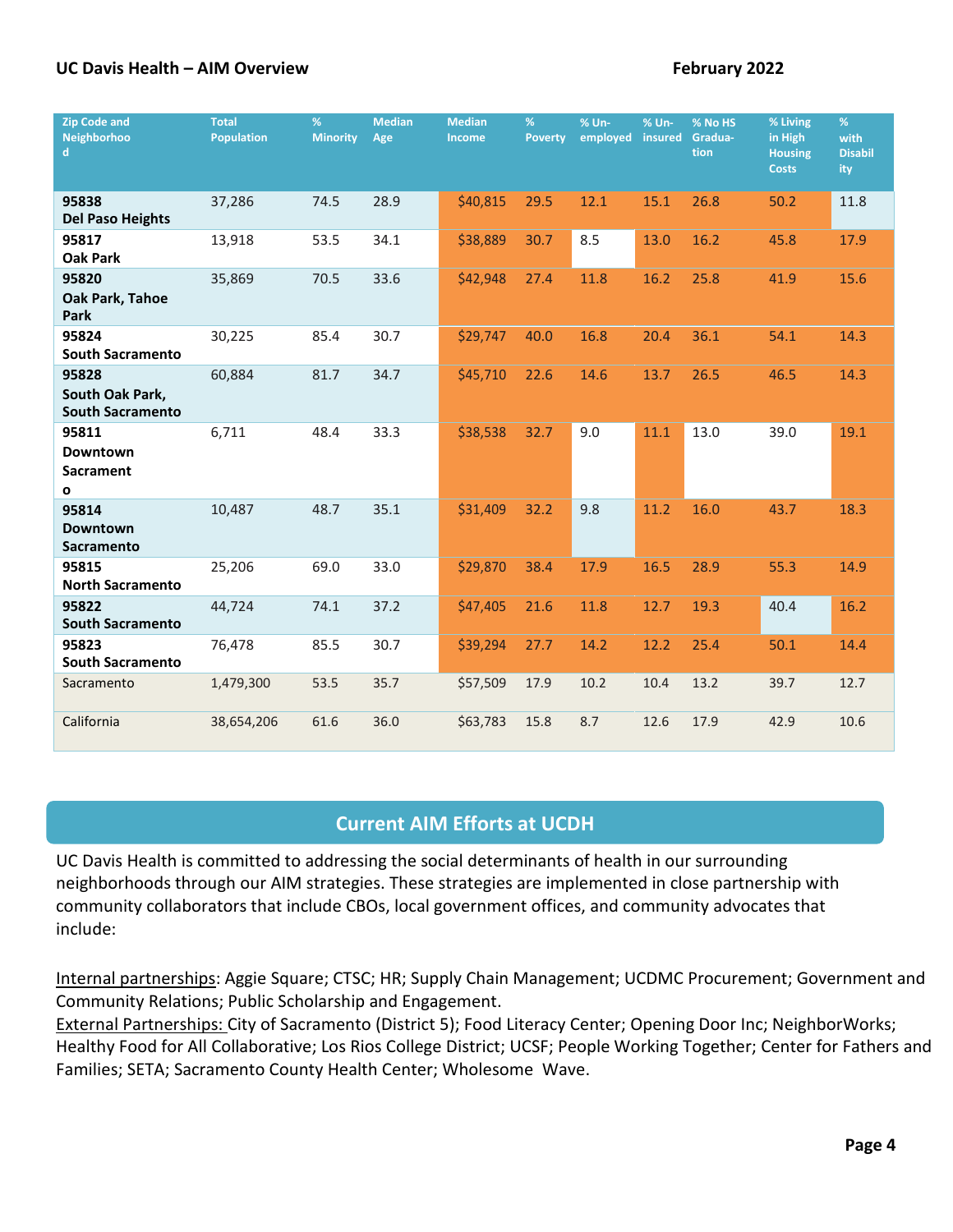**Hire Locally:** This workforce development strategy is led by Human Resources (HR) in collaboration with the Office for Health Equity, Diversity, and Inclusion (OHEDI). It improves community well-being by providing "outside-in" and "inside-up" opportunities to local workforce including workforce readiness, job training, employment and career advancement. Our goal is for UC Davis Health (Sacramento campus encompassing the School of Medicine, School of Nursing, and the Medical Center) to employ 20% of our workforce from AIM Communities over the next ten years. Current efforts include:

**Health Equity Academy – Leaders for Tomorrow's Health (HEALTH):** HEALTH is a free "mini medical school" taught by faculty, medical students, residents, and community partners over six full-day sessions at UC Davis Health. The program targets socioeconomically disadvantaged high school students in Sacramento to increase the access and future interest of populations that are underrepresented in medicine. Since 2018, a total of 198 high school students (156 disadvantaged, 26 Black/African American, and 99 Latinx) have participated.

**UC Davis Summer Mathematics and Science Honors Academy (SMASH)** is a free, three-year summer residential college preparatory program for high school students from low-income or historically underrepresented backgrounds, or who will be the first in their family to attend college. This rigorous academy inspires and prepares students from the surrounding region to be college-competitive in science, technology, engineering, and math fields.

**The UC Davis – Sacramento Charter High School Science of Cancer Partnership** is a year-long classroom-based program and summer research internship designed for students from Oak Park, the historically African American community adjoining the UC Davis Health campus. Most of the participants are disadvantaged and historically underrepresented in medicine. The program curriculum is designed to encourage them to enter college, graduate school, and medical school, and to inspire them to become future scientists, physician-scientists, and physicians. Administrators within the Department of Biochemistry and Molecular Medicine coordinate sessions delivered by UC Davis cancer scientists. (Due to the pandemic, this program was not offered in 2020-21, but is anticipated to resume.)

**Clinical Research Coordinator Career Pathway:** The Clinical & Translational Science Center in partnership with Los Rios College District has established a pipeline program for the Clinical Research Coordinator career pathway. This is a paid training and internship program that has enrolled 7 students in 2021. The program was also piloted with employees as a professional development opportunity. Over the next 2 years, we will expand this partnership with Los Rios to other key career pathways in administration, IT, and medical assistant. These positions have been identified as high turnover or high-vacancy positions that are entry-level and offer opportunity for career growth. Similar to this program, there will be a two-tiered approach to workforce development programs, considering both development and opportunity for external local community members and also internal career development for underrepresented and disadvantaged employees.

**Local Nursing Student Placements:** UCDH Center for Professional Practice of Nursing coordinates a robust nursing student placement program that prioritizes local educational partners: CSUS,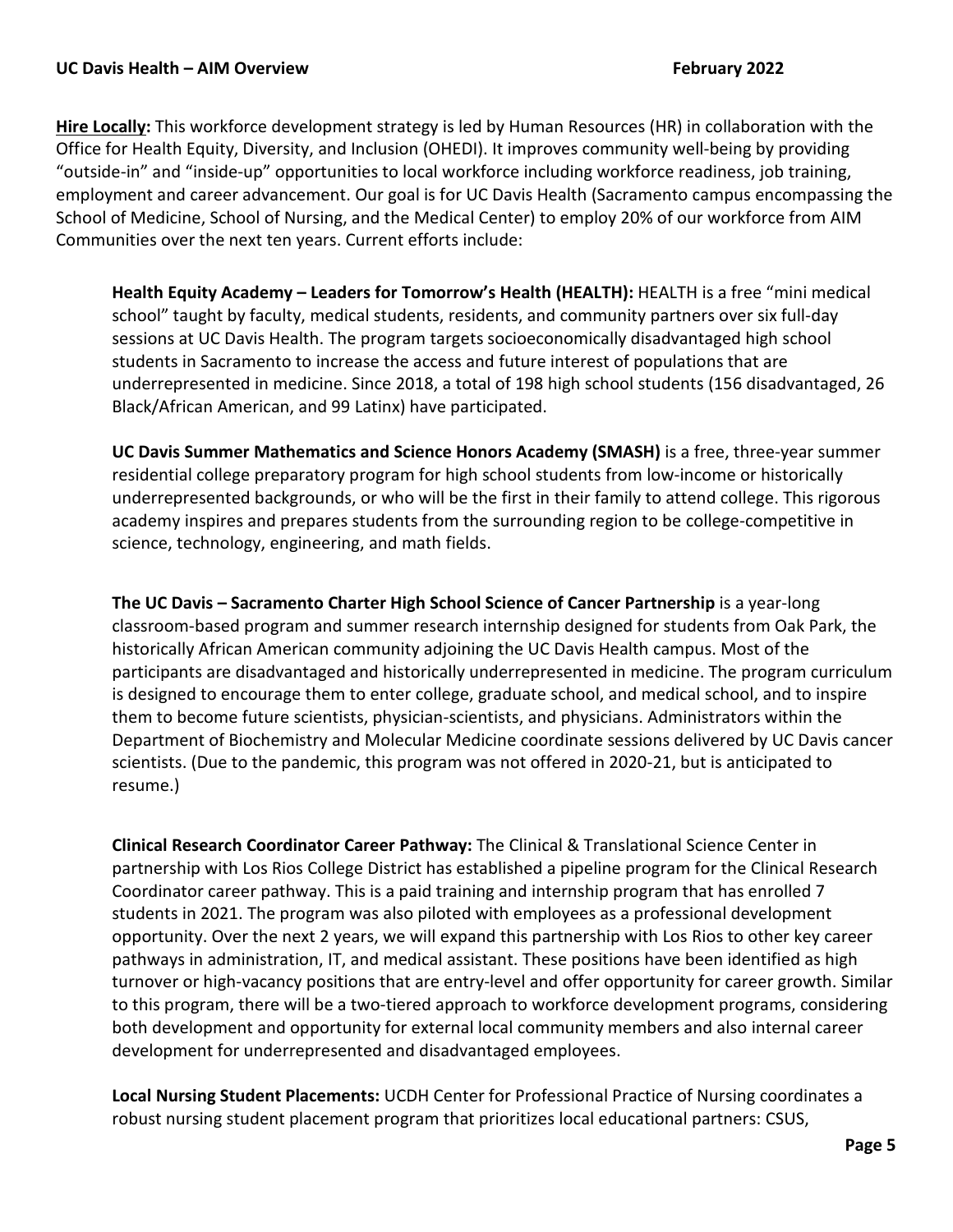Sacramento City College, and Samuel Merritt when it comes to clinical placements of their nursing students in the hospital. In 2021 this program placed a total of 2608 nursing students. 1284 placements for pre-licensure RN programs, the majority of which went to our local education institutions.

**The Summer Health Institute for Nursing Exploration and Success (SHINES) program** which exposes local high school students (or recently graduated adults) to the nursing profession. The program, a collaboration between UC Davis Health and the City of Sacramento will help students become informed to make professional and academic decisions about whether nursing is a right fit for them, what nursing pathways would suit their needs, and how to become successful in their academic aspirations. The program is set to begin in summer of 2022 as a collaboration.

**Focused Outreach:** Human Resources (HR) has initiated a robust community outreach strategy in AIM neighborhoods. In Fiscal Year (FY) 2020-2021, HR conducted 30 outreach events, and 18 (60%) targeting prospective applicants in underserved communities in Sacramento. As a result, UC Davis Health engaged with approximately 3,000 prospective applicants. In the first six months of FY 2021- 2022, HR conducted 25 outreach events, with 19 (76%) targeting prospective applicants in underserved communities in Sacramento. This increased focus is a result of collaboration with the AIM and Aggie Square teams. UC Davis Health is forecasted to surpass the 3,000 engagements this fiscal year.

- To increase reach into local communities, HR has expanded its collaboration with Community Based Organizations such as La Familia, Sacramento Urban League and Asian Resources Inc as well as other local agencies such the Employment Development Department and Sacramento Employment and Training Agency (to name a few).
- HR is also committed to increasing transparency and access to the UCDH application process for our community by conducting online job talks and workshops on how to search and apply for jobs at UCDH.

**Partnership with City of Sacramento, Office of Innovation and Economic Development** to conduct workforce asset mapping and develop a survey tool that will help assess the workforce and wraparound service needs of local communities.

**Procure Locally:** This strategy is led by Supply Chain Management. Procurement is the process of acquiring all of the goods, services, and work that are vital to an organization. The procurement process involves identifying needs, strategically vetting and selecting vendors, negotiating contracts and payment terms, and purchasing goods, services and work. Over the last year, OHEDI has been meeting with Supply Chain Management leadership to establish metrics and align supply chain needs with institutional goals to support diverse, local businesses. These efforts include:

**Annual Small and Diverse Supplier Expo:** Supply Chain Management, in partnership with the Office for Health Equity, Diversity, and Inclusion, UCDMC Purchasing, and the Sacramento Diverse Chambers is planning a 2nd Annual Small and Diverse Supplier Expo in April 2022, where local, diverse, and small businesses receive guidance and details about becoming an approved vendor with UC Davis and UCDH.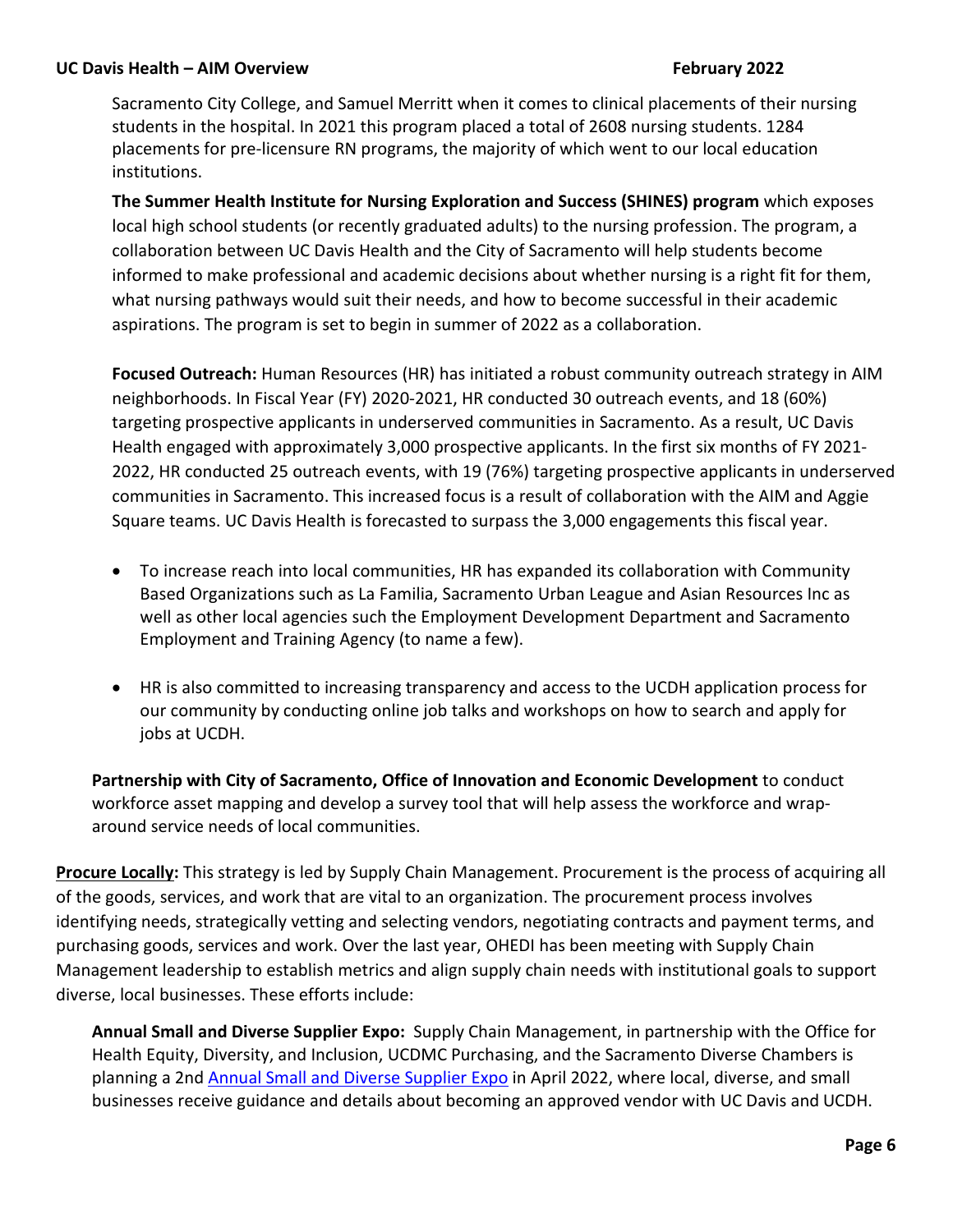**Local and Diverse Business Procurement Resources:** Supply Chain Management has created a robust website and database to search small and diverse suppliers. The website incorporates directories for each of the Sacramento Diverse Chambers of Commerce. These types of resources will facilitate institutionalization of local and inclusive purchasing.

**Sacramento Diverse Chambers Partnership**: We have strengthened our partnership with the Sacramento Diverse Chambers, including the Sacramento Black Chamber, the Sacramento Hispanic Chamber, the Sacramento Rainbow Chamber, the Sacramento Asian Chamber and the Sacramento Metro Chamber through regular meetings and alignment of events. UCDH has formal sponsorship agreements in place with the Sacramento Black and RainbowChambers.

**UCD Sponsored Small Business Professional Development:** In 2022 UCDH will extend professional development and training opportunities to our diverse chamber partners and support small and diverse business capacity building efforts through workshops such as "How to become a certified small business" and "How to find opportunities for working with UC Davis."

**Leverage UCOP Policies:** In addition to efforts from our Supply Chain Management Office, the Small Business First mandate for University of California, Office of the President (UCOP) further solidifies our commitment. The UCOP Small Business First is a 'set-aside' program that requires UC contracts and procurement between \$10,000 and \$250,000 be award to certified Small Businesses, Microbusinesses and Disabled Veteran Business Enterprises, wherever possible. The Small Business First program is also consistent with UC's ongoing commitment to sustainable procurement practices where the UC Sustainable Policy establishes an annual goal of awarding 25% Economically and Socially Responsible (EaSR) total addressable spend to small and diverse owned businesses. EaSR spend includes small, disadvantaged, women-owned, minority- owned, and veteran owned business enterprises.

**Local Food Procurement:** UCDH's Food and Nutrition Services has surpassed the 25% Economically and Socially Responsible (EaSR) Spend goals by focusing on local and sustainable food procurement within 100 miles of the Sacramento campus. The unit increased EaSR spend from 16.5% in 2016 to 40% by 2019. The program has invest \$1 million in the region and improved nutrition and food quality while reducing their carbon footprint. Aside from the financial benefit UCDH provides for our "community" by purchasing much of our foods from within 100 miles, our food program also provides clean and "less processed" food access and education to our patients, visitors and staff.

**Invest Locally**: Community impact investment is the process of investing financial resources to address structural resource gaps that negatively impact the social determinants of health in under-resourced or marginalized communities. UCDH is approaching this strategy in a number of ways including directly funding non-profits in our AIM zip codes. With a number of surrounding neighborhoods to UC Davis Health considered as "food deserts," food security is a particular area of focus within this strategy. In 2020, at the peak of COVID-19, OHEDI funded local Community Based Organizations (Opening Doors Inc, NeighborWorks, and Center for Fathers and Families) to support food security programs in vulnerable communities these CBOs served. These small grants offered a safety net to struggling CBOs and allowed them to carry out critical services. Over 2000 individuals and more than 500 families in low income households and 22 small businesses benefited from these funds. OHEDI has also been working closely with the Sacramento County Primary Health Center to support a pilot food prescription program that gives needy families a gift card to purchase fresh fruits and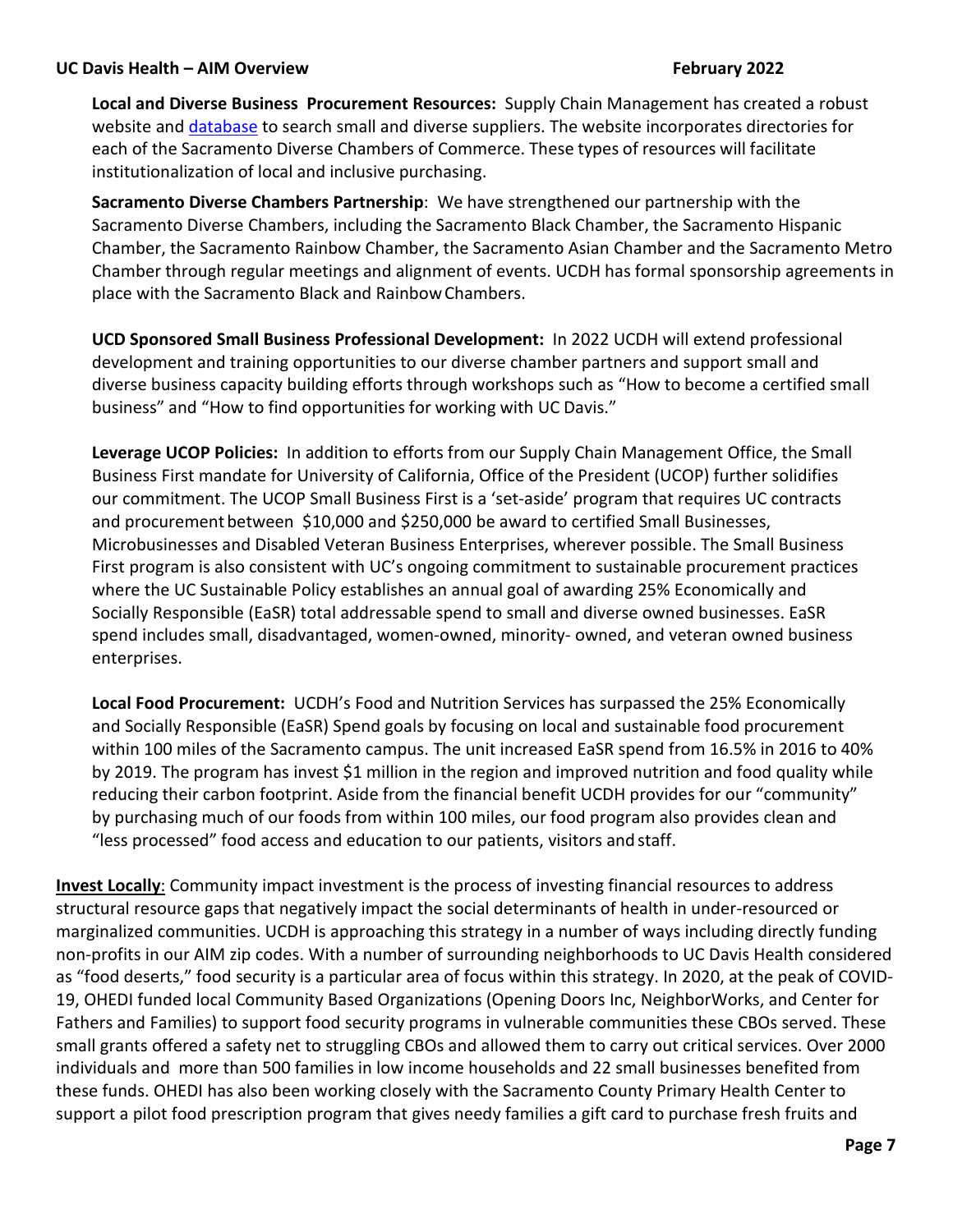vegetables. Additional impact investment can be found in the UCDH Community Benefits Report. Moving forward, UCDH will leverage collective experience from past place-based programs such as Enterprise Zones, current civic programs such as Opportunity Zones Program, and Health Anchor Institution Network best practices to advance this strategy.

**Volunteer Locally:** This strategy aims to improve institutional engagement, strengthen connections, and improve trust with local communities. UC Davis Health has robust volunteer mechanisms for students, faculty, and staff. UCDH helps to support 12 student-run clinics, each developed to support the heath of specific underserved communities in the Sacramento region, particularly within the AIM communities. Our Employee Resource Groups also sponsor volunteer events to support local underserved communities that include health outreach, fund-raisers, mentorship events, and scholarships.